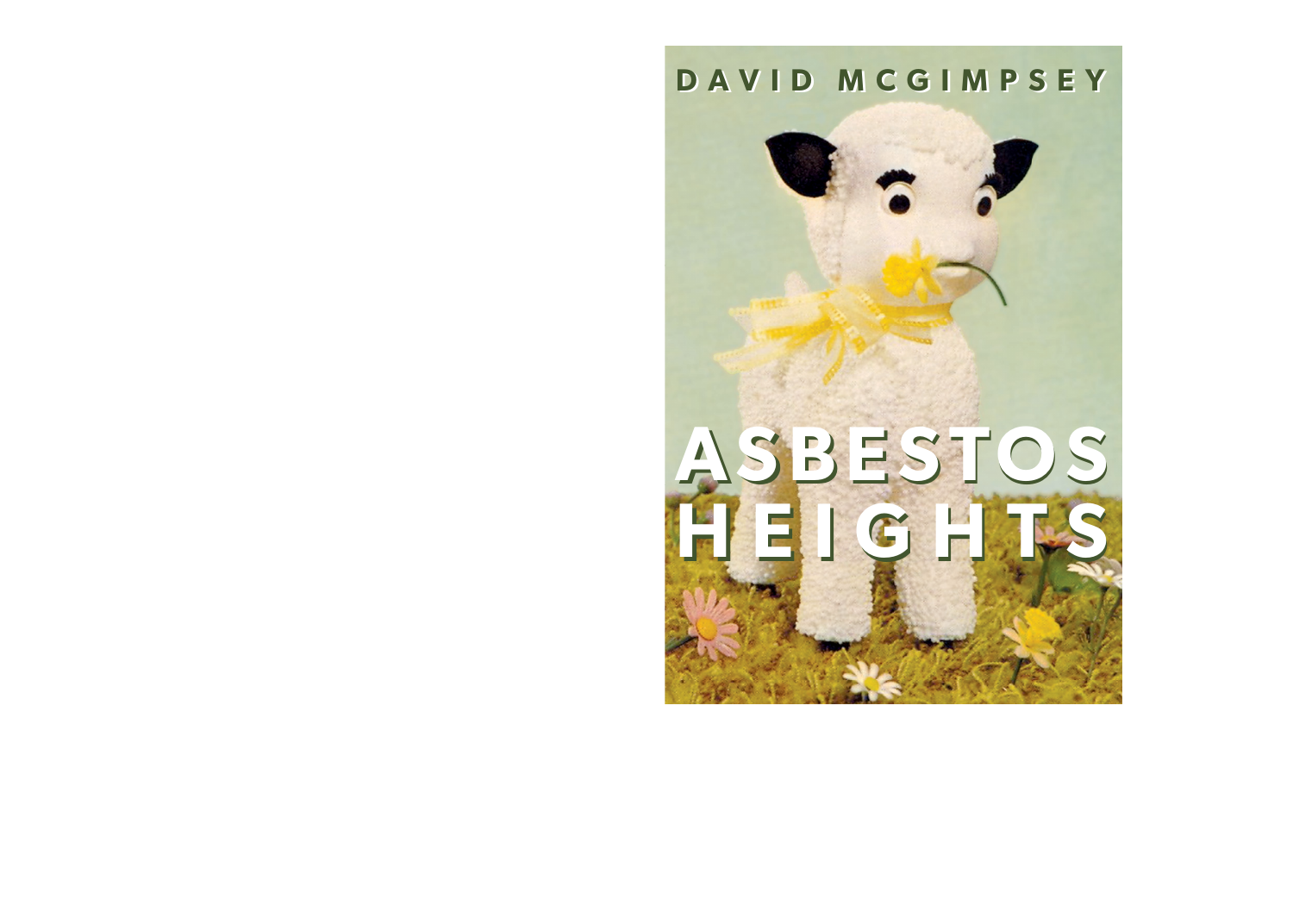## **D A V I D M C G I M P S E Y**

# **T H E C A N O N I C A L N OT E B O O K S A S B E S T O S H E I G H T S**

Coach House Books, Toronto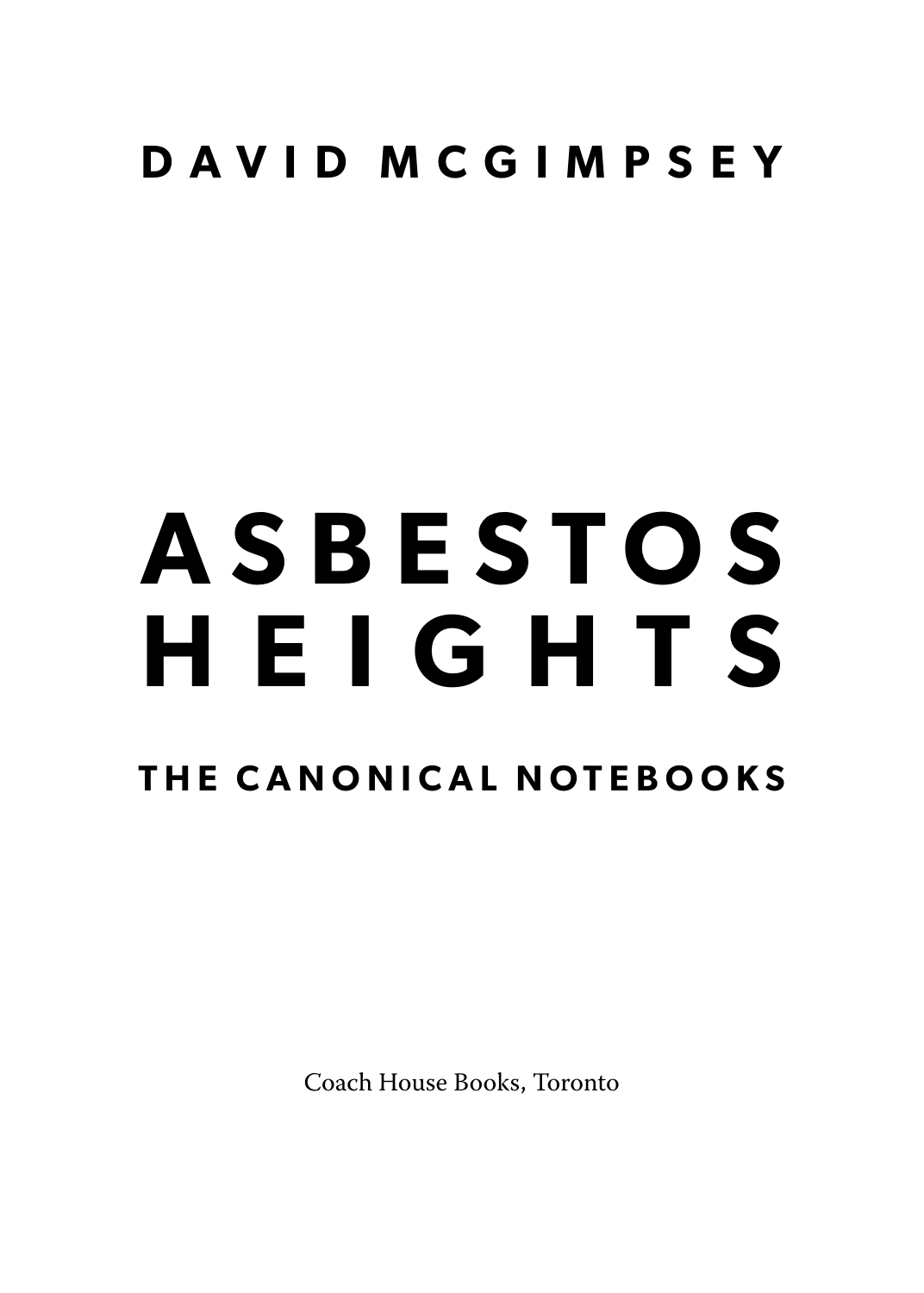copyright © David McGimpsey, 2015 first edition



Published with the generous assistance of the Canada Council for the Arts and the Ontario Arts Council. Coach House Books also acknowledges the support of the Government of Canada through the Canada Book Fund and the Government of Ontario through the Ontario Book Publishing Tax Credit.

library and archives canada cataloguing in publication

McGimpsey, David, author Asbestos Heights / David McGimpsey.

Poems. Issued in print and electronic formats. isbn 978-1-55245-309-4 (pbk.)

I. Title.

PS8575.G48A73 2015 C811'.54 C2014-908355-6

Asbestos Heights is available as an ebook: ISBN 978 1 77056 415 2

Purchase of the print version of this book entitles you to a free digital copy. To claim your ebook of this title, please email sales@ chbooks.com with proof of purchase or visit chbooks.com/ digital. (Coach House Booksreserves the right to terminate the free digital download offer at any time.)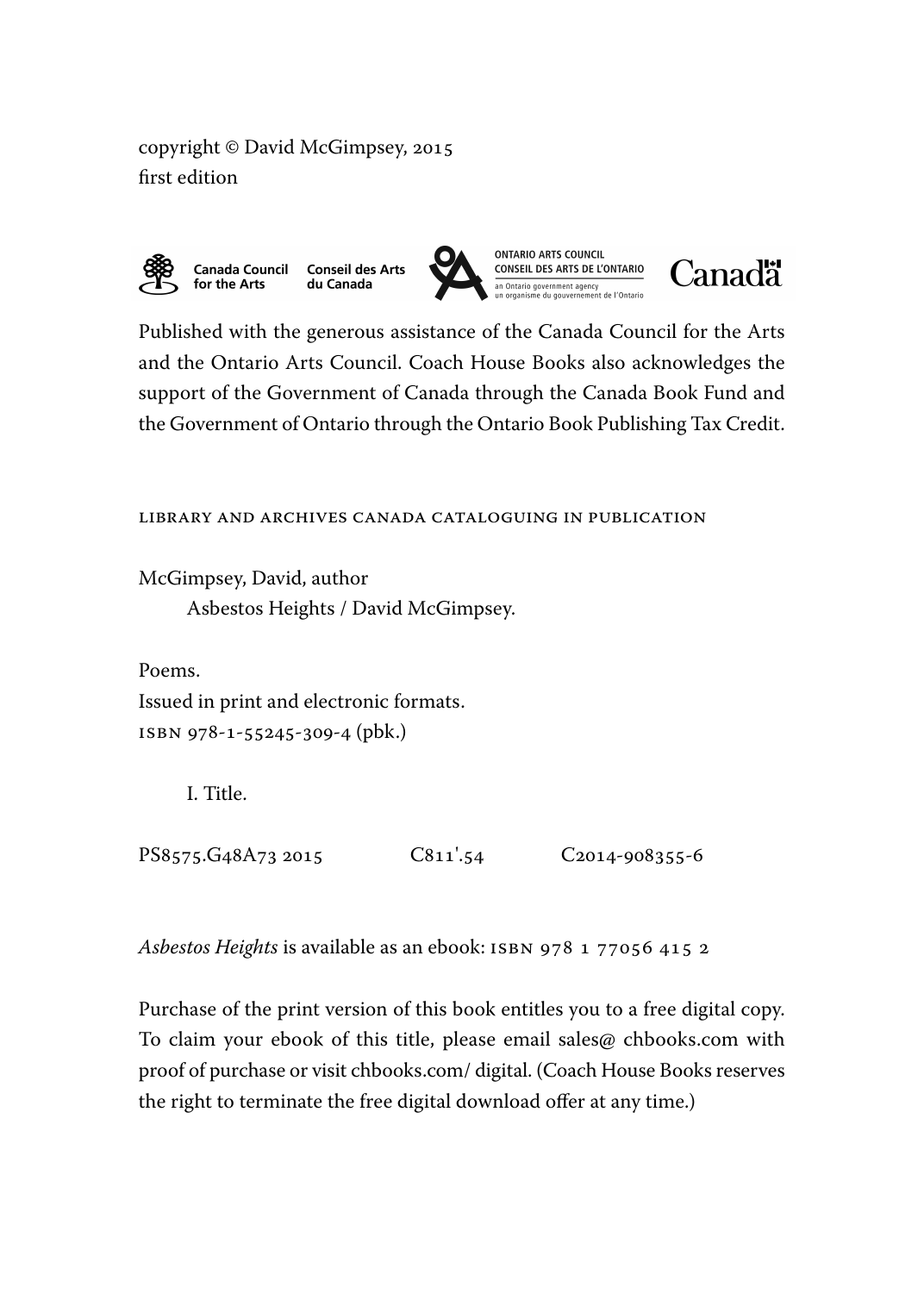for my father, John McGimpsey

all the flowers in Ville D'Anjou & the New York Yankees.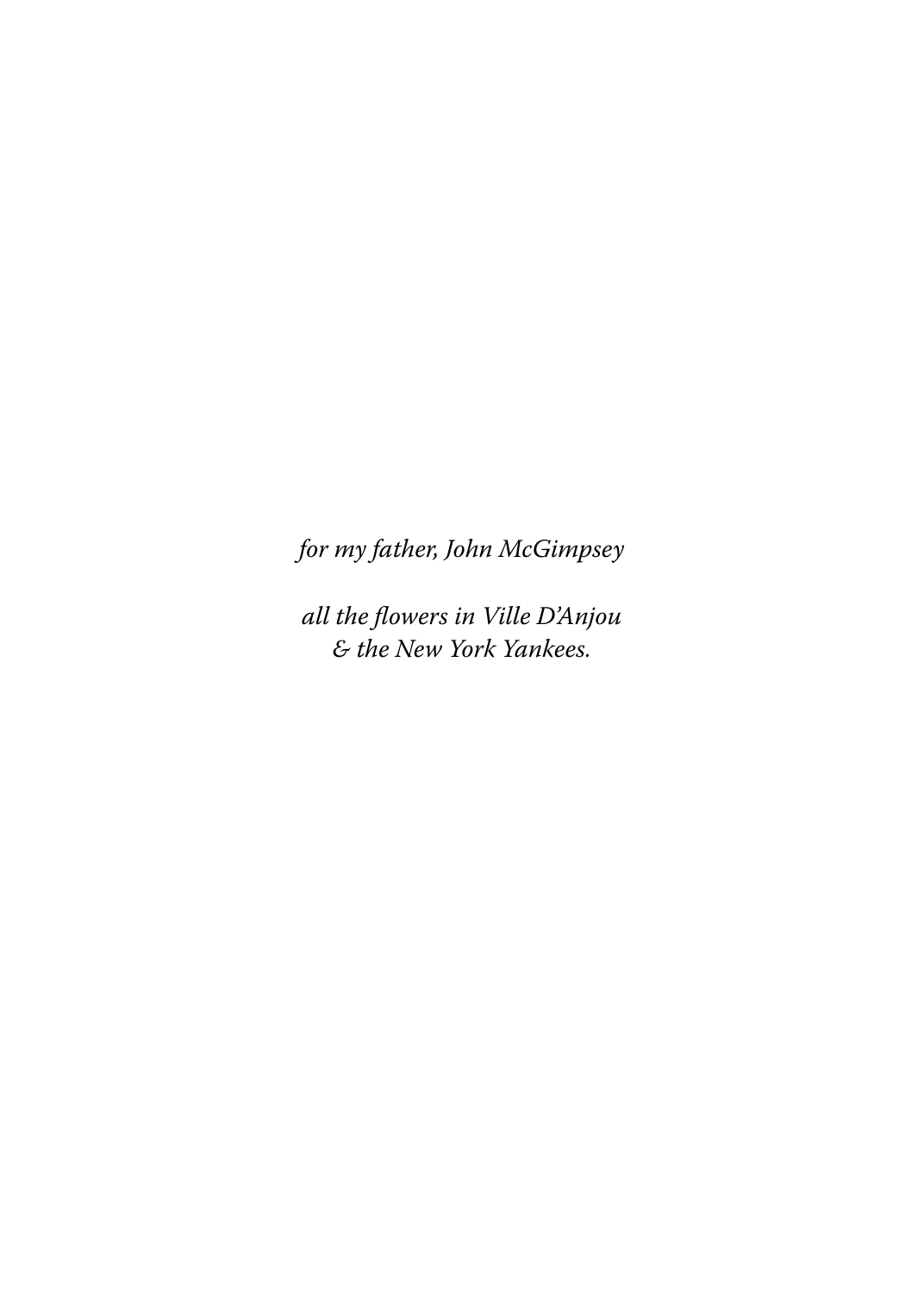### **NOTEBOOK I**

#### A HARKENING OF FLOWERS

'Hath sorrow struck so many blows upon this face of mine and made no deeper wounds?' – Richard II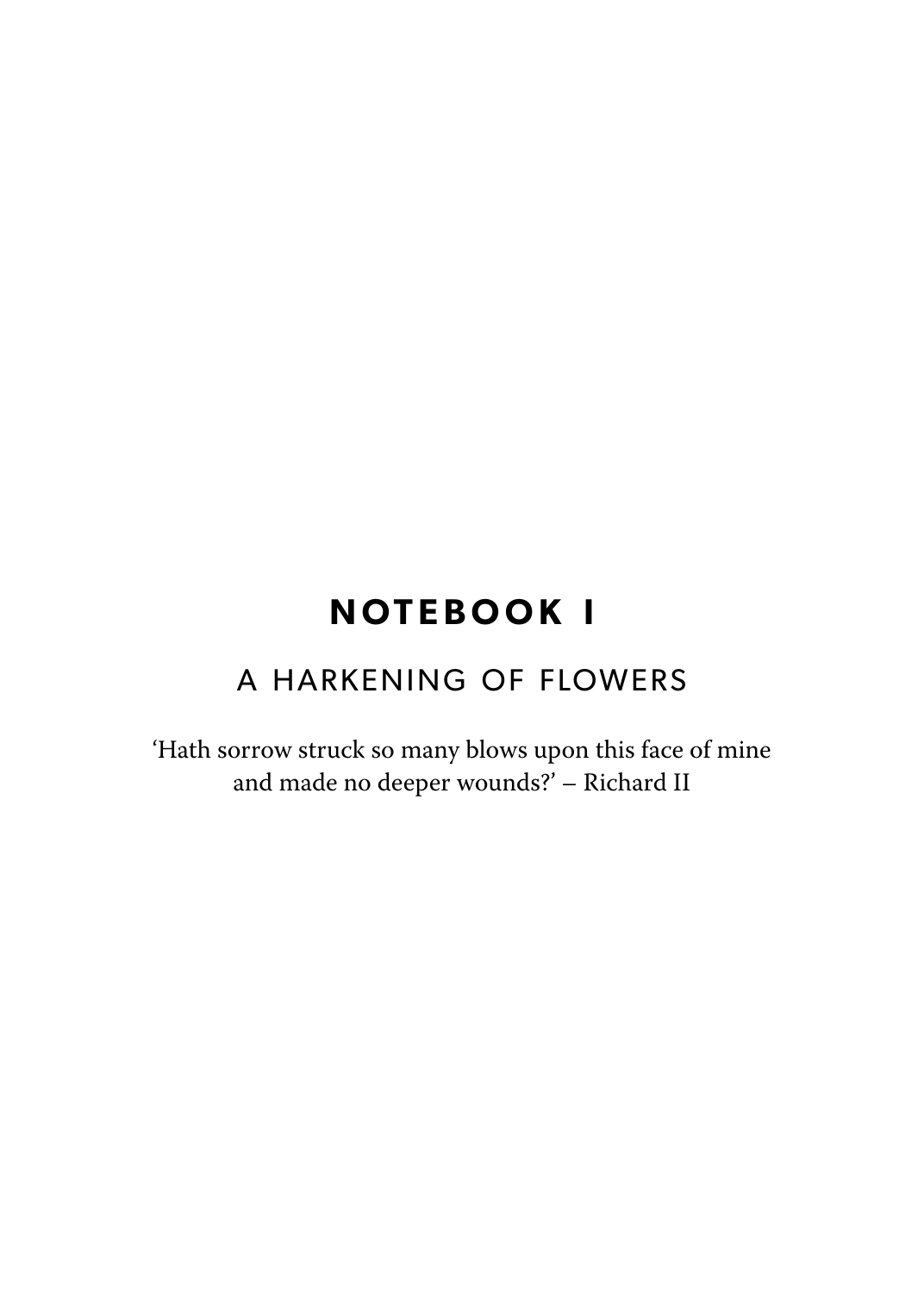Some drink grappa in Old Trieste Some publish novels with a vanity press But I love noodles

Some name their country homes 'Le BelleBelle Rive' Some name their yachts 'O Big Mighty Steve' But I love noodles

Some like the taste of mackerel in a can Some can't write essays without quoting Lacan But I love noodles

Some like to consider nude curling the hardest sport Some like to call the tansy flower common yellow mugwort But I love noodles

Some love a poem that speaks of rare flowers Some wake up and say, 'Ohmigod! Gotta shower!' But I love noodles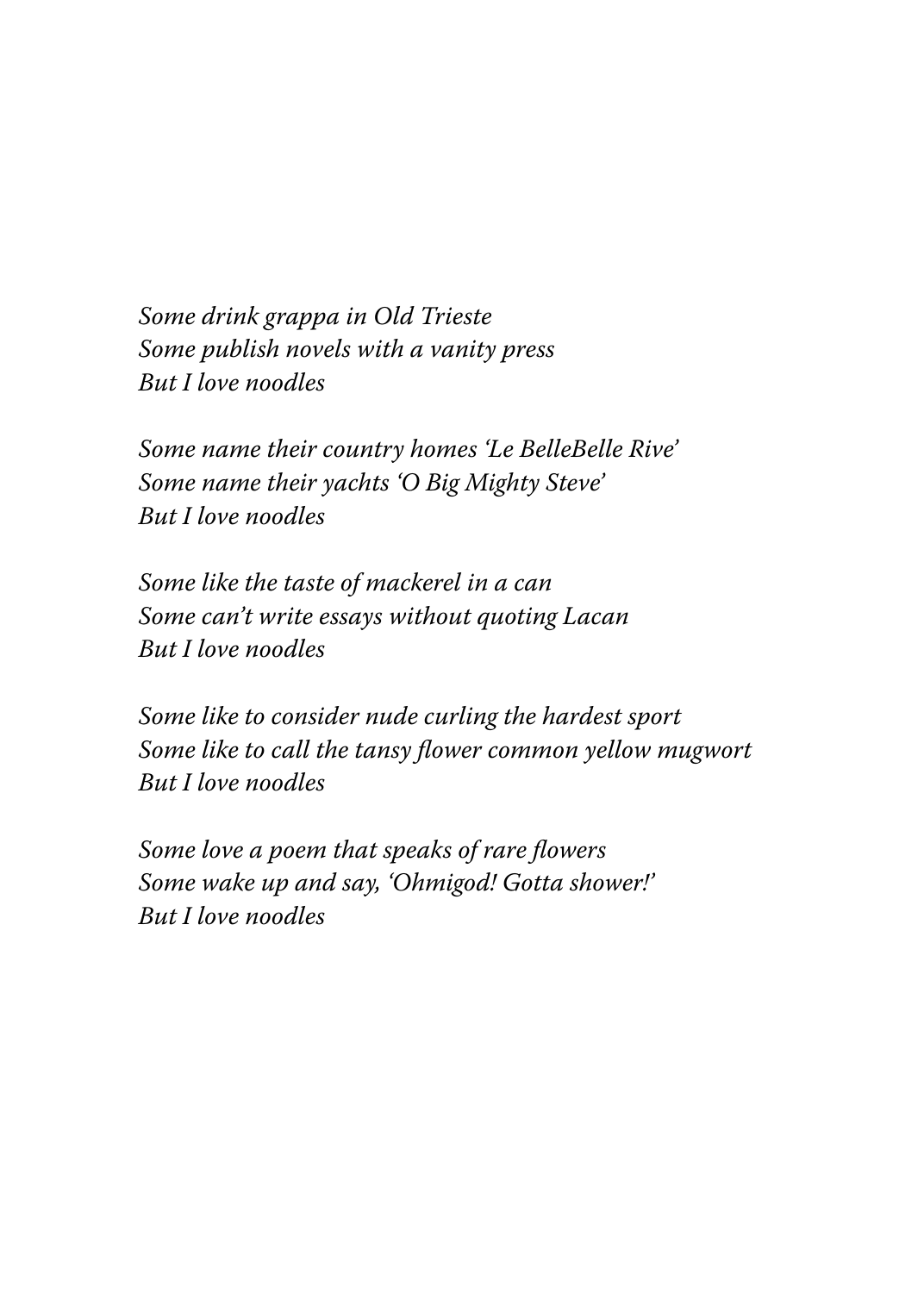#### **Lettuce**

For poetry's sake, let us consider iceberg lettuce a flower, much as I considered (for poetry's sake) college a place where I would find value in life.

I can't say whether or not my whole year was good for bouquets of iceberg lettuce, blooming in beds of bacon and mayonnaise, just that I remember their quiet, cold heads.

Stamen, anther, filament – I clammed up for most of the summer. It wasn't so bad. I missed the old provocations of rage, moved on, and didn't gain too much weight.

Imagine the bride is holding her lettuce and, then, tosses it to the eager crowd. For poetry's sake, I really have to say I am happy for her among the crispy petals.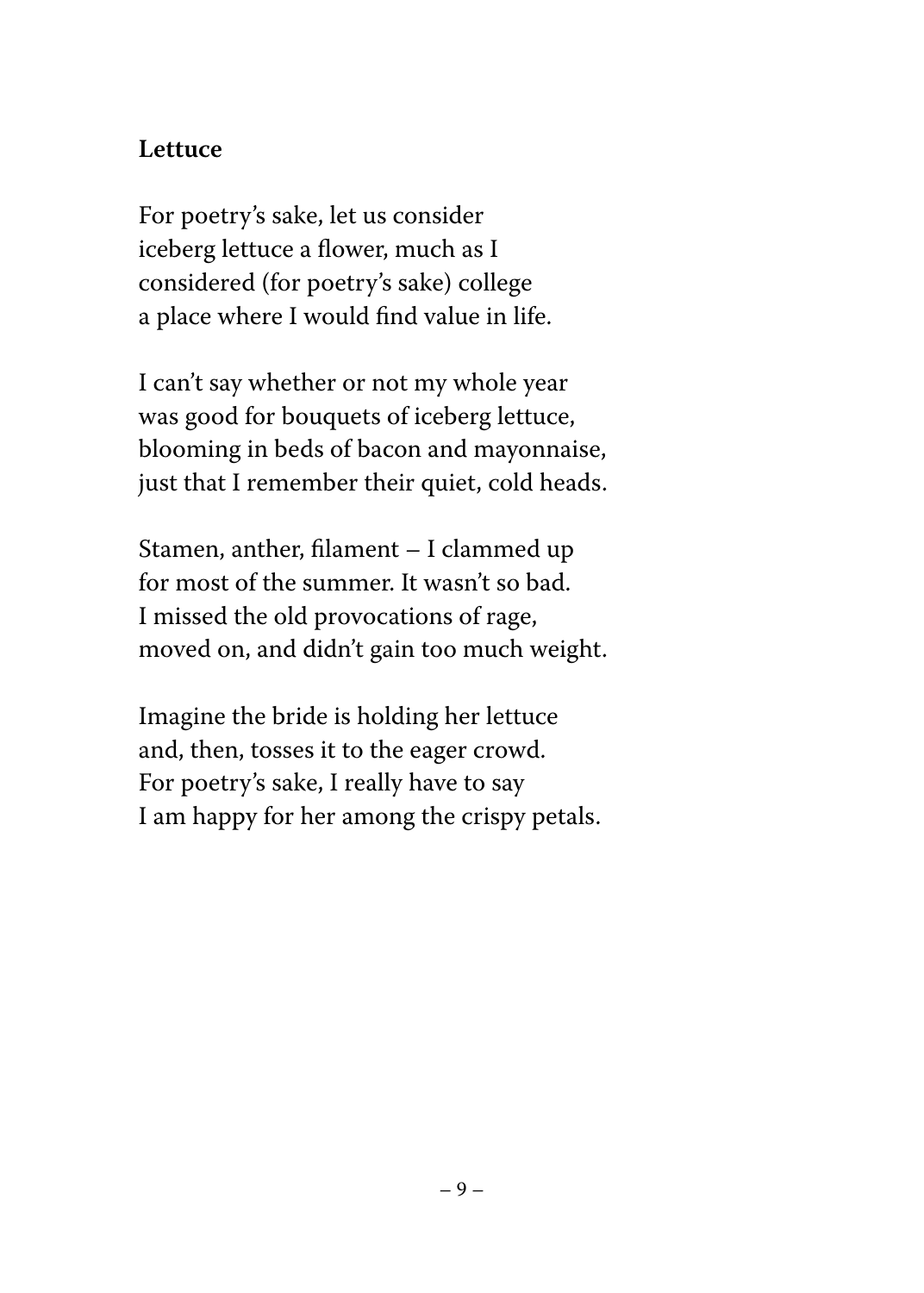#### **Lichen**

What I remember about the lichen were its inevitable invasions. It would cover Taco Bell franchises if you didn't respect it and kill it.

Dogwood blossoms were different, I think. In April, in Georgia, I could smell them while looking up to the sky, calling any scramble of stars Sagittarius.

From April came May and then other months that also demonstrated my general facility with the Gregorian calendar. By October, I was puking all the cow grass I ate.

Lichen is a perfect combination of algae and fungus, whereas we were the perfect combination of liver and peaches. We sure were a freezerful.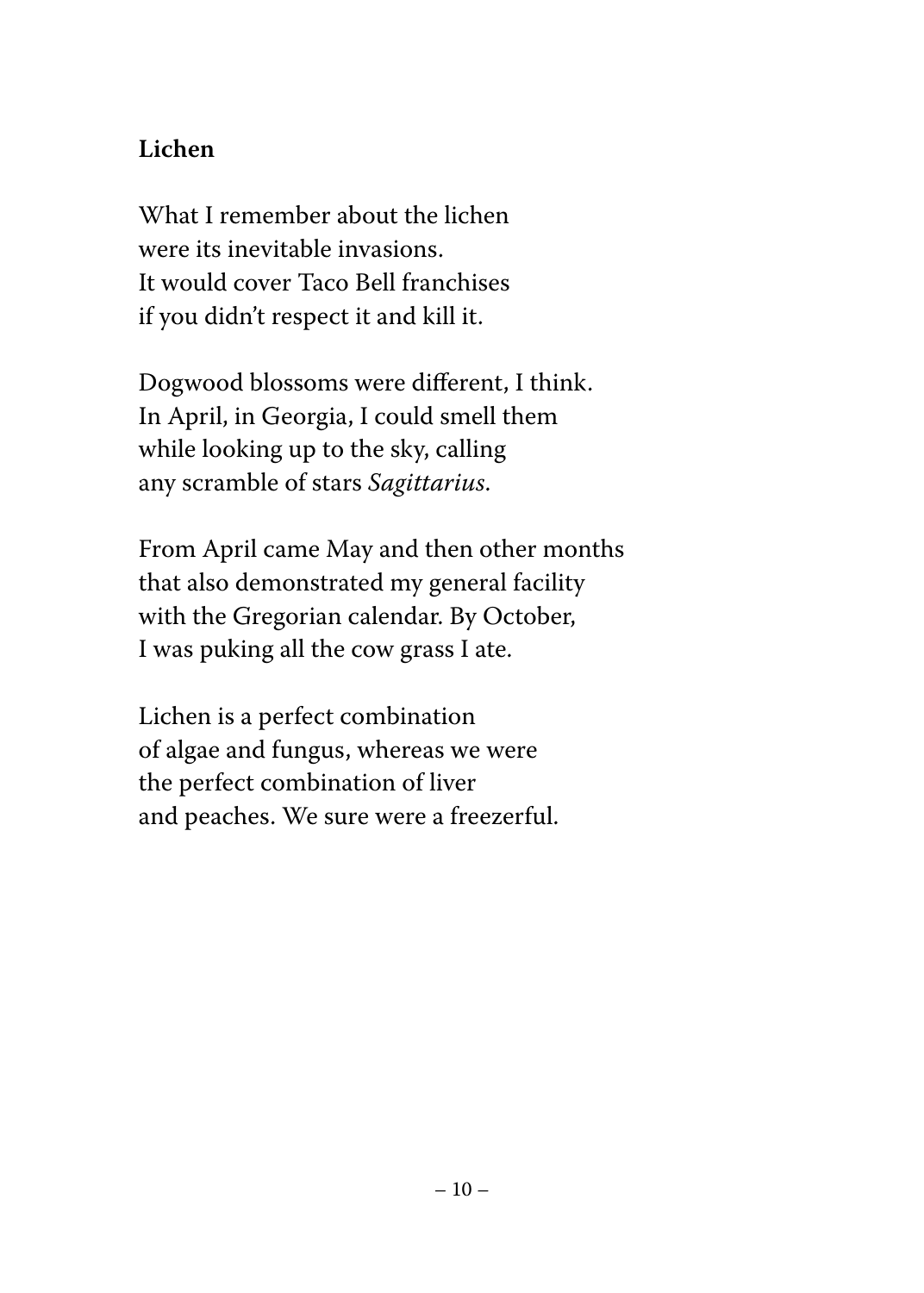#### **Scarlet Geraniums**

A beach towel I bought in Barcelona had a crest of scarlet geraniums. Who would I give that to besides the one I didn't give the Kim Kardashian towel to?

Scarlet geraniums are not natural to Ville D'Anjou, Quebec. 'You're amazing, but you will always hurt those who fall for your charm. You won't mean to, but you will.'

The cover of Ted Hughes's Birthday Letters has a similar strew of geraniums, but he wasted no time singing his anthem, 'This One Goes out to the One I Fucked Up.'

I bought duty-free Iberian ham rather than beach gear, which only affirmed the Spanish maxim: You always end up eating the Iberian ham you love.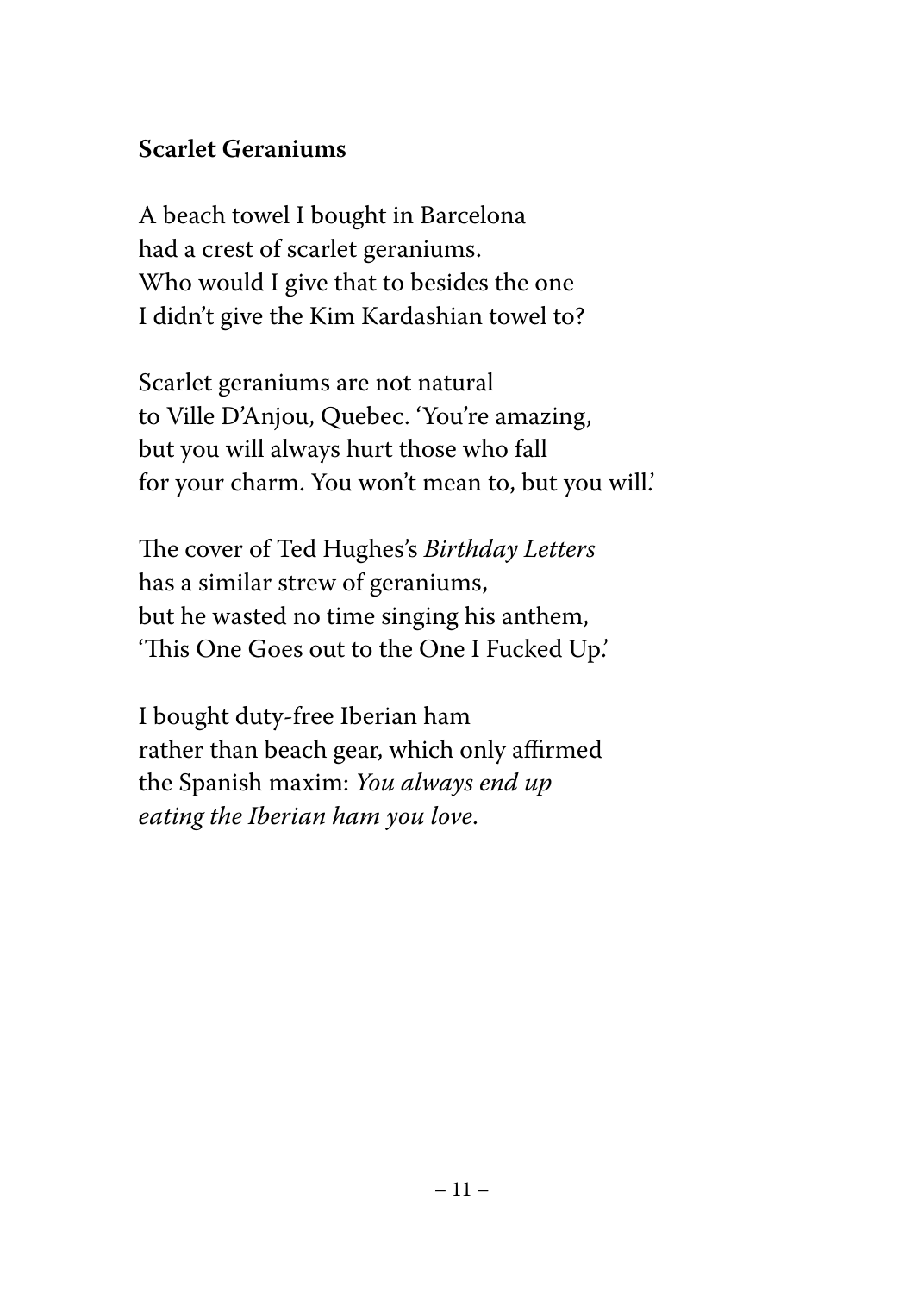#### **Blackberry**

Eventually, my critique was refined to 'I hope all you sickening snobs just die.' I ate blackberries every morning (once) and held on to my earned, mature insight.

What people generally liked about me was the thought they could do my job. The quality my closest friends loved most was that I was 'a generous tipper.'

I read on some site blackberries were good for the lungs. I knew they tasted really weird. Fruits that taste good have soda pops based on them. Isn't that right, Diet Sierra Mist Kiwi?

Did I mention all the blackberry smoothies and drinking them in one gulp, imagining I was steadying myself on Jesus's shoulder? Jesus, of course, would just have Diet Sprite.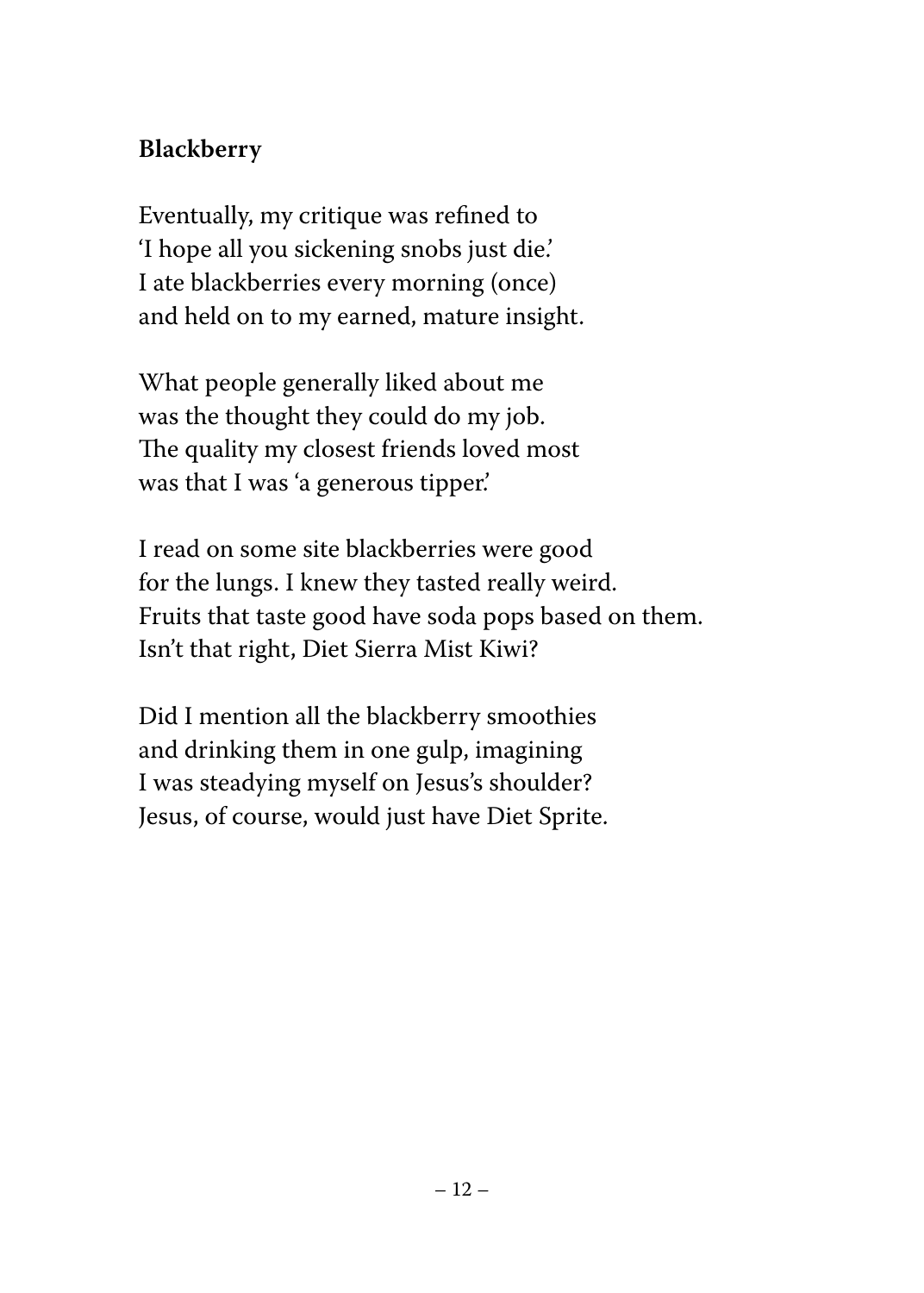#### **Canola Flowers**

If you tore off the tops of canola – yellow canola flowers – would you jump in a tub of canola margarine just to make the best of despair?

Do you miss those bed-bound Sundays we had? You'd read classic American novels and when it was Henry James you would scream at the heroine, 'Oh, just bend over!'

Into the acacia you go, scowl mouth. Into the acacia with you, whatever Jonathan Franzen novel with the girl who chews the cuffs of her new blue blouse.

Like heartfelt, canola is a made-up word. It brings together Canada and oil. It's a tub of fun you'll be glad to call I Can't Believe It's Not More Meaningful.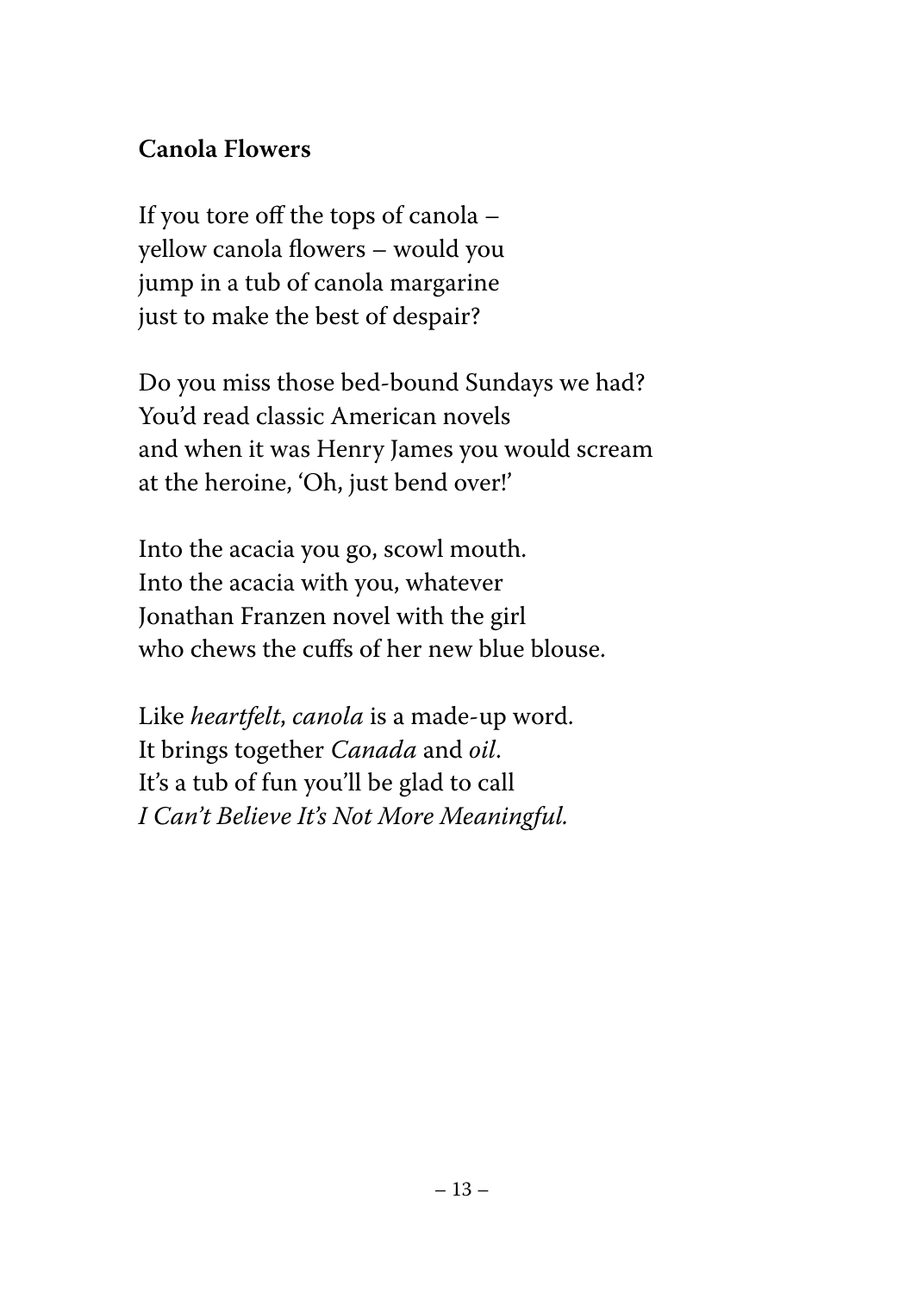#### **Columbines**

In the kingdom Plantae, in the 'You stink, Ophelia' class, four of five columbines mark the spot where I finally decided to increase my social media profile.

O, Annie Facebook, Clarissa Twitter we're going to the prom! I shed real tears just because my poem for Beyoncé was rejected by the Malahat Review.

Could the columbines be mashed into scent, giving me a resilient mountain freshness? The answer, after that long flight to Paris, was a resounding absolutement pas.

Still, I knew I was going to pluck and pluck, and I plucked until plucking became my life, well beyond any interest in sowing and its much-funner cousin reaping.